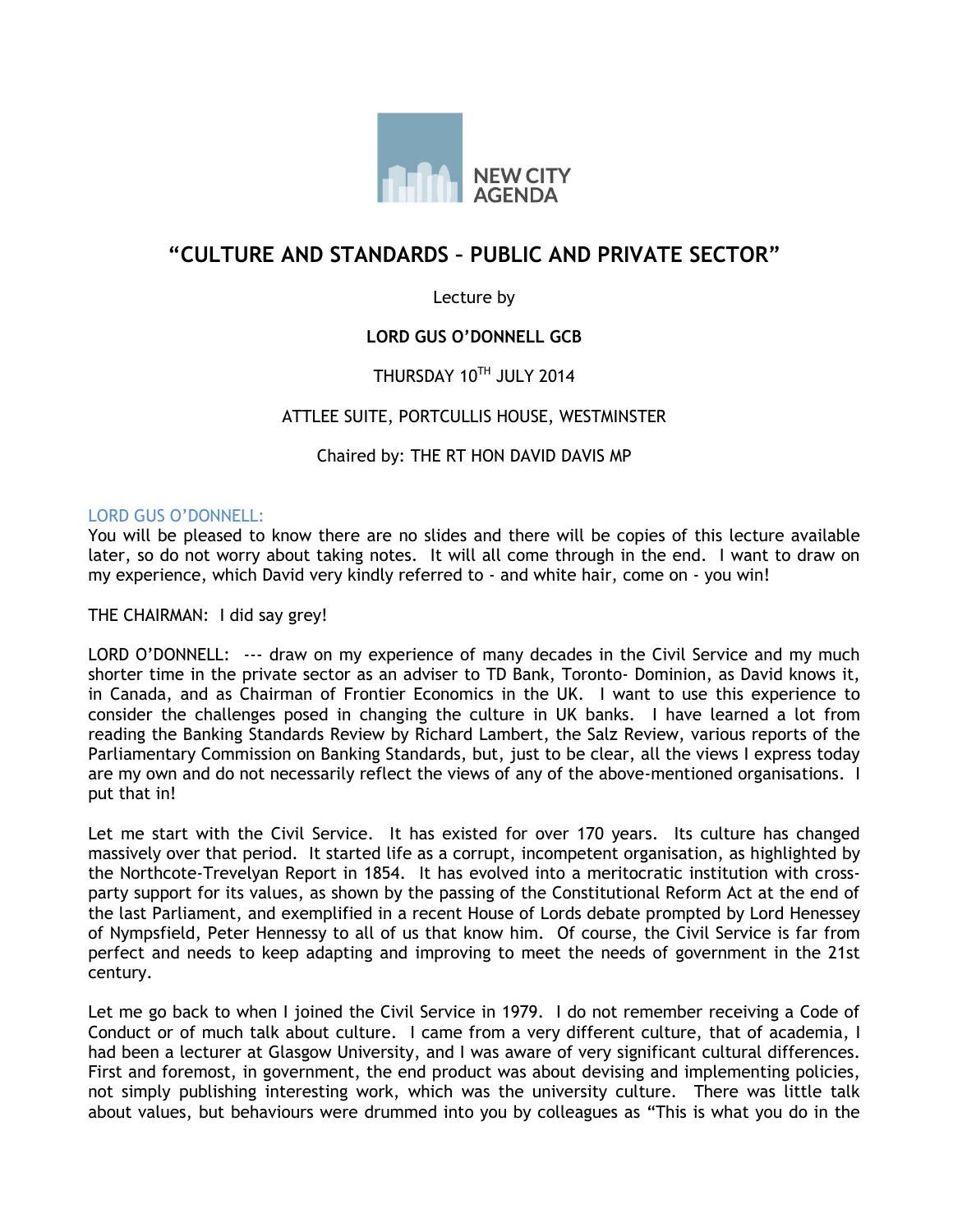Civil Service" and "That's the way we do things". For example, you do not publish articles critical of the Government that employs you, something I tried to do in my early days. You do not speak publicly much at all and certainly not about politically sensitive subjects. You are heard internally, not seen externally. Debate was encouraged and very non-hierarchical, but the process of advising ministers was much more controlled. Departments varied in how far their junior civil servants were let loose on ministers, and while I found this frustrating at first, over time, unsurprisingly, as I moved up the hierarchy, I appreciated the need for a certain amount of quality control from above.

The Civil Service values, let's talk about them, are honesty, objectivity, integrity and impartiality. The Civil Service has particular ways of inculcating these into everybody. It was routinely claimed that if you cut a civil servant in half, as the occasional minister much wanted to do, you would see the values running through them like Brighton rock. You were of course obliged to sign the Official Secrets Act, and this did bring home to me very powerfully the need for confidentiality. The vetting process also brought home a feeling that your whole life was subject to a certain scrutiny, and if you got into financial trouble, sooner other or later, your employer would find out. I do not know how much these devices mattered, but the end result was that I never really met fellow civil servants who ever remotely considered selling information for commercial gain. This is not to say that a barrel containing over 400,000 apples will not have the odd bad one, but the culture was such that dishonest behaviour would leave you as an outcast. In the Civil Service, reputation and standing were far more important than how much you earned or your grade or where you actually worked.

I would not go quite as far as Adam Smith, one of my great heroes. I used to work in the Adam Smith Building in the Department of Political Economy at the University of Glasgow. Adam Smith considered it to be a far greater punishment to be pilloried than to be sent to the scaffold, so getting a reputation for dishonesty was, and remains, pretty crippling, particularly in the Civil Service.

We assume honesty in our Civil Service, but this is far from the norm around the world. I once remember going out to Kabul with the Permanent Secretaries from Defence, DfID and the Foreign Office, and I met the senior ministers in the Afghan Government to talk about running a Civil Service. They had one question which dominated all of the discussion we had which was: how do you stop corruption?

The interesting thing was I talked to them about the need to build the right culture, but that clearly was going to be very long-term, and you do not build that overnight. But it brought home to me the fact -and this is true of all too many developing countries - that they have almost set things up to guarantee corruption. If you set up a civil service with incredibly low pay and you set up your bureaucracy such that many of the transactions involve cash payments, you have all sorts of great seeking opportunities available, licences which can be handed out to various people; you will have a very corrupt system. There are lots of things you can do to change this. I have talked more about the question of ethnics in a lecture I gave, the Michael Quinlan Lecture, and if you want to go into that, I suggest you read that.

You are also taught from the start in the Civil Service objective methods of analysis. You are encouraged to be led by the evidence, not start from ideological views. Of course, objectivity is a much disputed term. Many would argue that all analysis is subjective and dependent on certain value judgments and frameworks. For example, when I joined the Treasury in 1979, it was a very Keynesian place, and it found monetarism, which was just coming in, very, very scary. The Treasury model was essentially built on Keynesian assumptions and - surprise, surprise - it gave you Keynesian answers. You were expected to provide rigorous evidence when making policy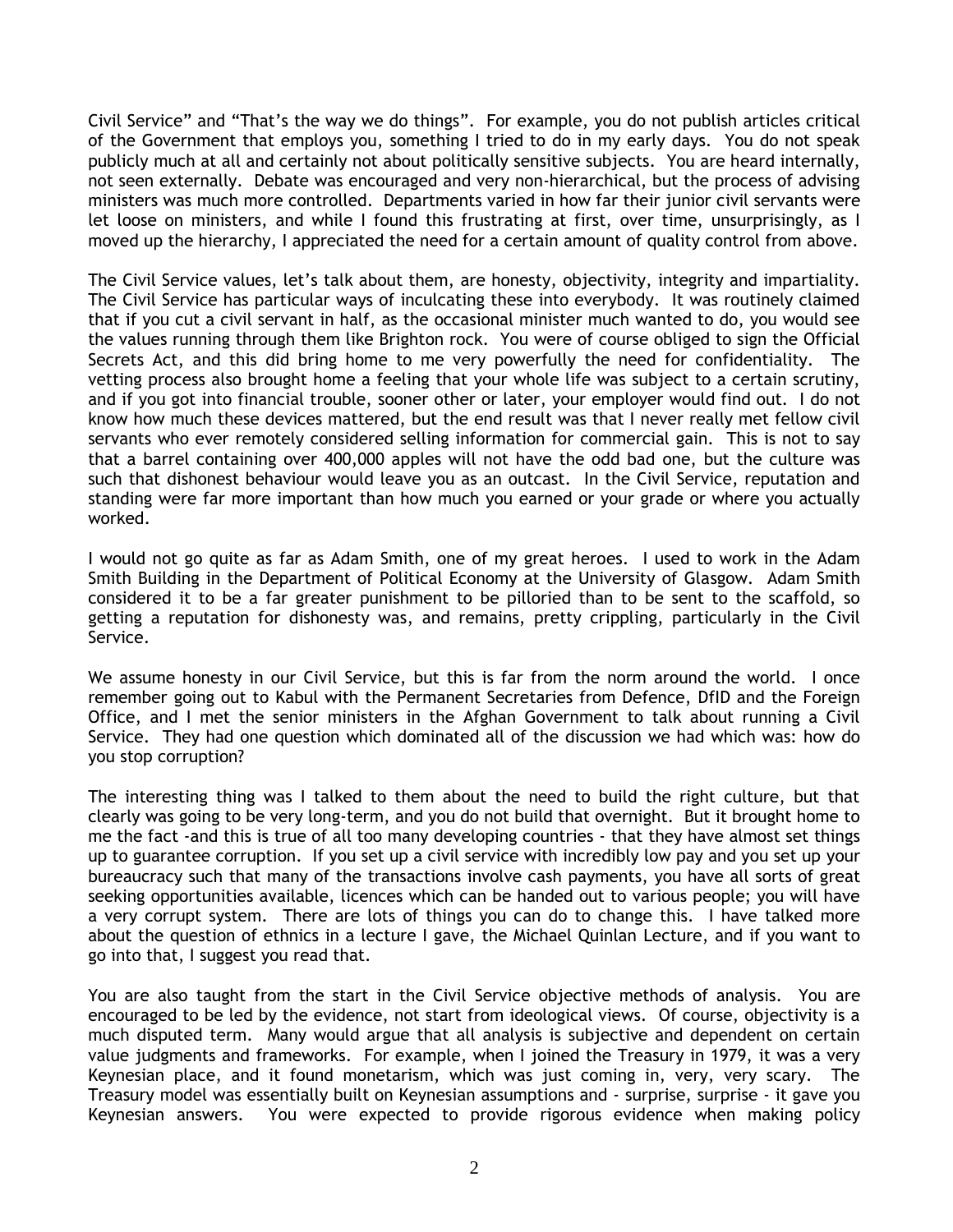suggestions. There is undoubtedly a bias in advice towards the prevailing consensus, which is why sometimes ministers get frustrated and look elsewhere for advice. If you look at large organisations, it is very important, both in the public and private sectors to beware of group-think or, when you are criticised externally, to fall back on that defence, "We are unique, we are somehow special, this does not apply to us." This is why good civil servants will always explain their assumptions and make ministers aware of alternative views. All this talk about the Civil Service Reform Act opening up to evidence from outside; actually that involves no change whatsoever. Basically, any good Civil Service paper should say, here are the different views, here is the evidence. The thing that the Civil Service does is look at it objectively with these values, so to give ministers the pros and cons of each individual piece but allow them obviously to look at whatever they want, so making ministers aware of alternative views, even if you believe them to be wrong, is a very important part of the deal.

That follows from the third value, integrity. For me integrity is that combination of honesty, objectivity and ethics, and it means you have to operate that way when giving advice to ministers and when dealing with the public, both sides of things.

David referred to my time as a spokesman. I started life as a spokesman for Nigel Lawson. A wonderful triumph! Within a couple of months he had resigned, falling out with Mrs Thatcher, as she then was, and I went on to be John Major's spokesman both as Chancellor and Prime Minister. It is quite a balancing act. That job requires you to present the Government's case as persuasively as possible whilst respecting Civil Service values.

Let me give you a concrete example. I remember having to argue why a Minimum Wage would increase unemployment and later, under a different administration, why a Minimum Wage would improve the welfare of the worst off.

The Civil Service must be objective and provide honest advice in private, but is required to make the case for whatever policy ministers have decided in public. Too often this subtle distinction gets lost on commentators who believe that the Civil Service believes in a particular policy simply because they explain its merits publicly. When we go before a select committee, which I did probably once a month, I remember appearing before David and John, to defend various Government policies, that was my job, and actually within Parliament that is completely understood, but outside I think it gets lost.

Those values of honesty, objectivity and integrity are shared by many organisations, but the fourth one, impartiality, is rather peculiar to the Civil Service. In the Civil Service we mean by impartiality political impartiality. There are professional groupings that have impartiality in slightly different ways, for example, the judiciary, but let me concentrate on the Civil Service.

For a senior civil servant to state their political allegiance on a public stage would be thought by all other civil servants to be bizarre and inappropriate. All civil servants have their private political beliefs. I would guess - although I do not know - they are rather more likely to vote than the average citizen, but they know they have signed up to a career of working for whoever you, the great electorate, of which I cannot count myself any more. I find myself disenfranchised, something I am very upset about. As a member of the House of Lords, I am there with the criminally insane and criminals, which is another debate we could have! But I have not got a vote in the next General Election.

Of course, there are some civil servants who discover along the way that they want to be much more politically active. They leave the Service with no ill-feeling. Indeed, it can be a great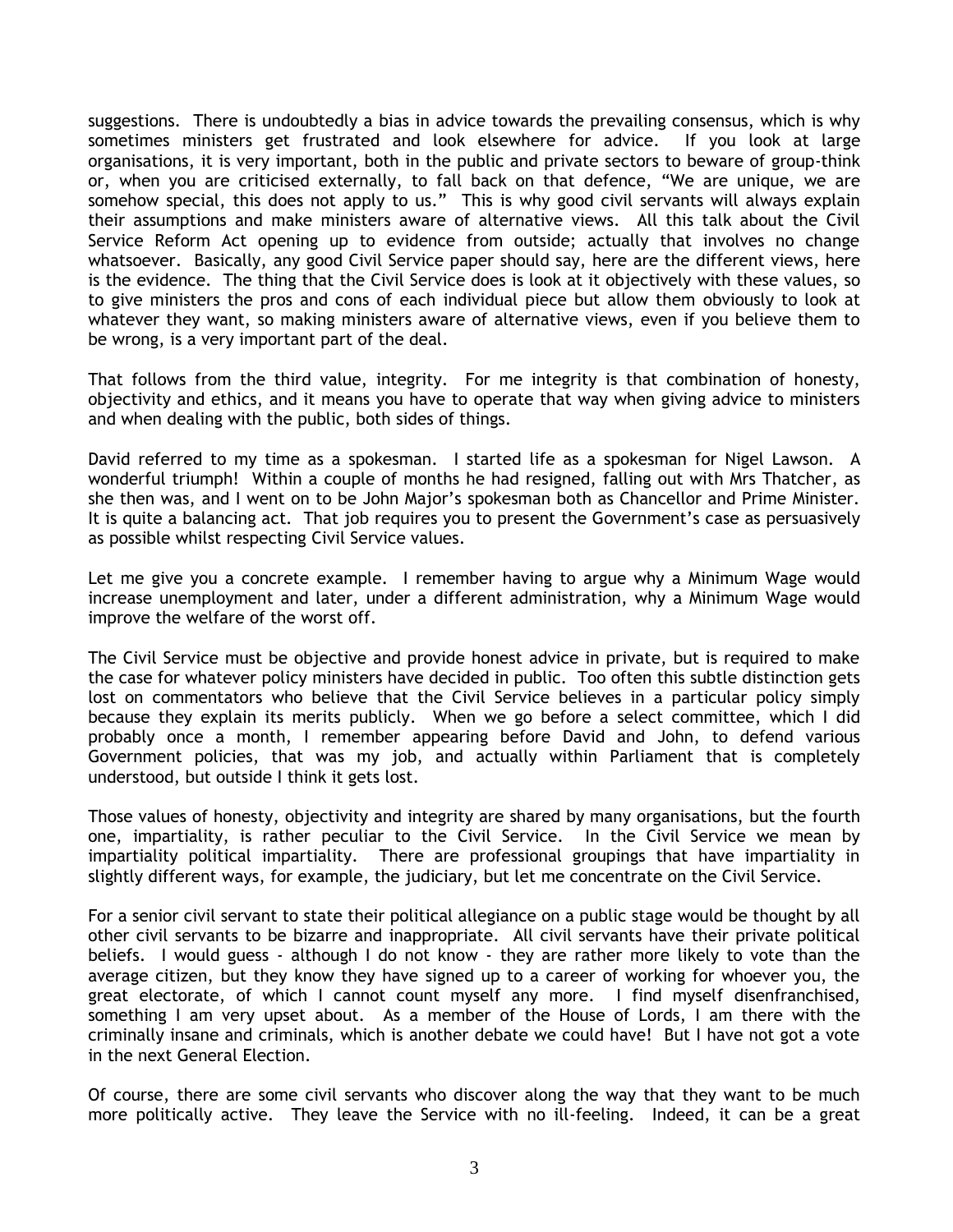advantage for a politician to have seen the Civil Service from the inside. There are lots of examples of that in our system.

In our democratic system, with a permanent Civil Service, impartiality is absolutely vital. If you want to move to a non-permanent Civil Service, as they have in the United States, where all the top ranks change as the administration changes, then you would move away from the impartiality, obviously. I would not favour that, but it is certainly feasible; you could do it and some countries do. So long as we have the current permanent Civil Service, it is vital to maintain impartiality so that civil servants retain the trust of all parties. For example, that means having the capacity to work with whichever administration comes in. That is why we have seen some rather silly comments recently about permanent secretaries should only be there thinking about implementing the priorities of the minister of the day. Of course, they should do that, that is their primary concern to implement the wishes of the democratically elected politicians, but actually they do need to preserve the capacity in the department, if, for example, the Secretary of State for Work and Pensions came and said, "Let's abolish all capacity to model pensions, get rid of PENSIM, the lovely model that we all use, the permanent secretary you could expect to not say, "Yes, Minister"; you would expect the permanent secretary to come back and challenge that. I do not think that is a dispute between ministers and civil servants. I think all ministers - nearly all ministers - would accept that.

These values are mentioned in the legislation and they are in the Code of Conduct, I regard them as necessary but not sufficient. In the 21<sup>st</sup> Century the Civil Service needs to demonstrate more than ever not only that it is operating fairly by those values but that it is also operating efficiently. That is why when I did my pitch for becoming Cabinet Secretary and Head of the Civil Service to Tony Blair, I basically, knowing he likes a good sound bite, what we need are the four Ps: Pride, Passion, Pace and Professionalism. We need to add these to our traditional values. The bit about pride and passion is we should be passionate about the public sector ethos. I want to attract the best people to work in the public sector and, curiously enough, I am not going to offer them the highest pay, but I am going to offer them a very really important, responsible job implementing the policy of the democratically elected Government, designed to improve the well-being of our public. So, pride and passion are really important.

Pace and professionalism to me were really important because if we go back to that past where we started off as the incompetent Civil Service, way back, actually one of the things that we had not really picked up on was professionalism, the whole gifted amateur thing, and pace. I personally thought we could do more on those and think we still can. That is an ongoing work in progress, I would say.

How do you set about inculcating the desired values into all your staff? First, in the Civil Service you receive the Civil Service Code, but more importantly you are asked every year in the People Survey whether you are aware of the Code, what do you think of it, what would you do if it is being breached and do you have confidence in whether anyone would follow that up. The numbers: 89% of civil servants are aware of the Code. This comes from a sample size of approximately a quarter of a million, so a pretty good evidence base. 89% are aware of the Code. Two-thirds of them are aware, if they had concerns about the Code being breached, how to raise those concerns and - and this to me is the most powerful one: two-thirds of those are confident that if they raise concerns they would be investigated properly. All of those numbers have increased from the first time we did the People Survey in 2009 up to 2013, so the ongoing process which I starting of making people more aware of all these issues is getting better.

Taking the fast stream, they have a special induction programme which introduces them to the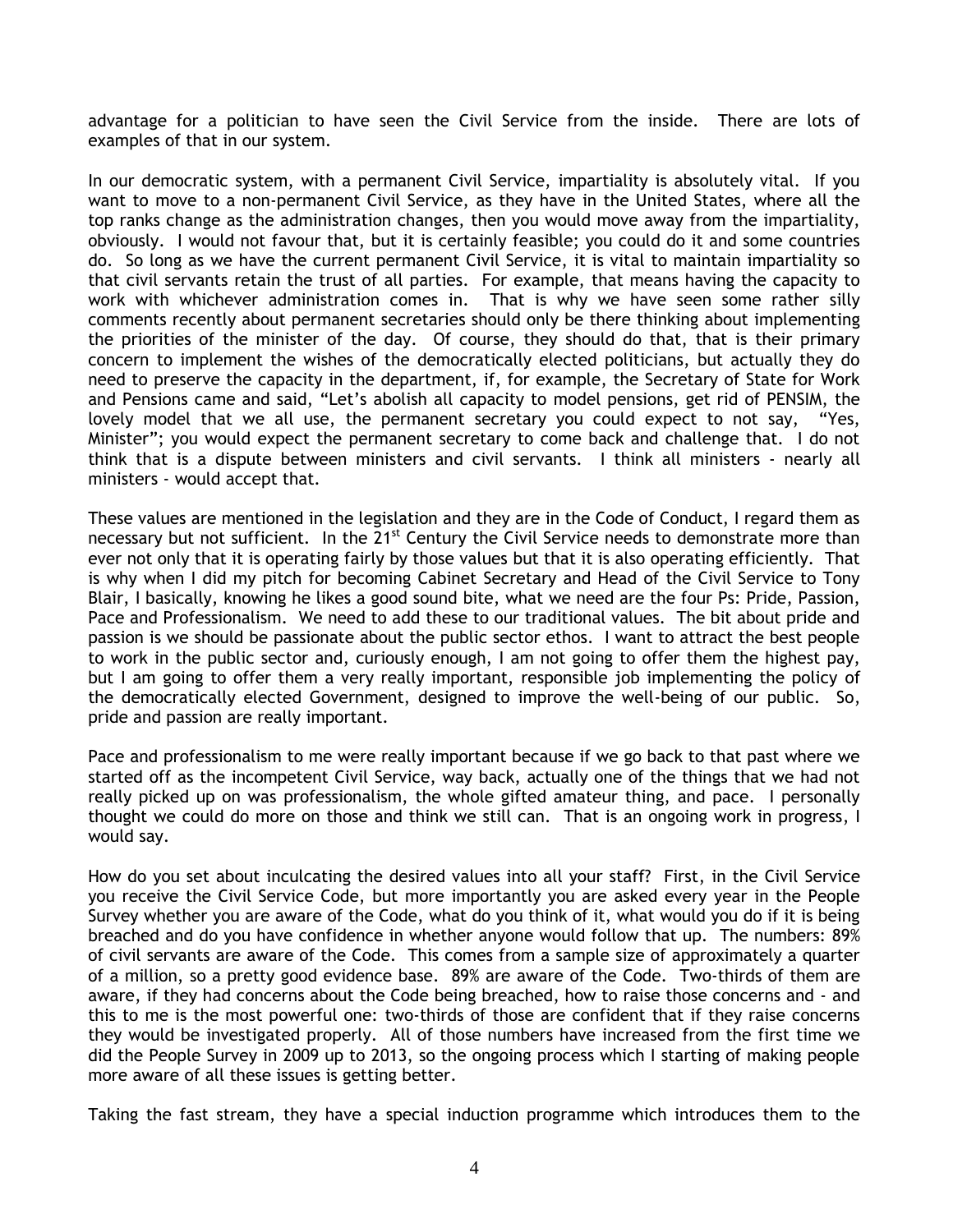values so they set off on the right foot. The difficult group are later entrants who come in with no knowledge of Civil Service values and their own way of operating, inherited from their previous organisation. Any large organisation needs to be able to tackle that challenge. I found that the ex private sector people coming into the Civil Service found the notion of impartiality the hardest to get to grips with. They wanted to deliver for their minister and could not quite get where to draw the line on party versus government. This was one of the reasons I set up the Top 200 Group where we got a lot of people who had come as leaders from other sectors, particularly running agencies, to take them through, to inculcate with them the values. I wanted these invaluable new entrants to give, as it were, the "lifers", people who had been in the Civil Service all their careers, the benefit of their more diverse, more commercial experience, but at the same time to pick up the particular Civil Service values.

In this process, we often hear another cultural problem. The private sector people had an admirable approach to maximising efficiency. However, there were times when this did not work for the public sector. I discuss this in more detail in my radio series *In Praise of Bureaucracy*. The problem is many public services need to be provided fairly, which means, at times, a loss of efficiency. For example, we all expect the Post Office to deliver letters to all parts of the UK for the same price despite the wildly different costs involved in delivering to different locations. Indeed, if there are not these sorts of issues, I would be asking should the service be delivered by the public sector at all? Why do we not just privatise it? In the UK, we have gone further than other countries in finding ways to deliver key services like the utilities, like water, using private sector suppliers in a regulated framework. The contrast comparing the UK and Canada, where nearly always these utilities are provided by the public sector often with price controls, we are, I think, some way ahead and - surprise, surprise - that new model now applies to the way we deliver our mail.

What are the weaknesses of this culture? I have talked about the strengths. The priority for fairness is at times difficult to reconcile with innovation. There are great examples of innovation in the public sector. David and I were talking about nudging. Some of the behaviour advances that we implementing in government are cutting edge, so we now have a model of the UK Nudge Unit being set up in the White House. I have just come back from Helsinki where they are thinking about setting one up in Finland. When I released my work on well-being and policy related to behaviour change, we launched that report in Berlin because Angela Merkel was really interested in the whole well-being and behaviour change agenda. We are doing innovative things in the public sector. Using crowdsourcing to find out where to reduce the regulatory burden was something that was going on quite strongly as I was leaving as Cabinet Secretary.

In general, the high cost of failure, as witnessed by various PAC hearings, and I have to say, David, that they have not got much better, in your time we would at least at times learn not just from failure but from success. We seem to have forgotten how to celebrate and learn from successes as opposed to pillorying failures. Innovation often means giving different services to similar people. Many regard this as a two-tier public service and therefore wrong. If we are to deliver meaningful decentralisation and innovation, which I strongly support, we need to be prepared for different levels of provision in different parts of the country. These of course are highly political issues and should be decided by ministers, but there are also inevitable difficulties for the Civil Service, for example, when we come across areas where the private sector people are used to having a leader in place for quite a long time. I remember, going back to the example of pensions, this is a multibillion pound industry - pensions. You talk about pensions. You imagine if in the private sector the chief executive changed nine times in five years. I suggest that company would have gone bankrupt. We had nine Ministers for Pensions in five years. This is no way to run pensions.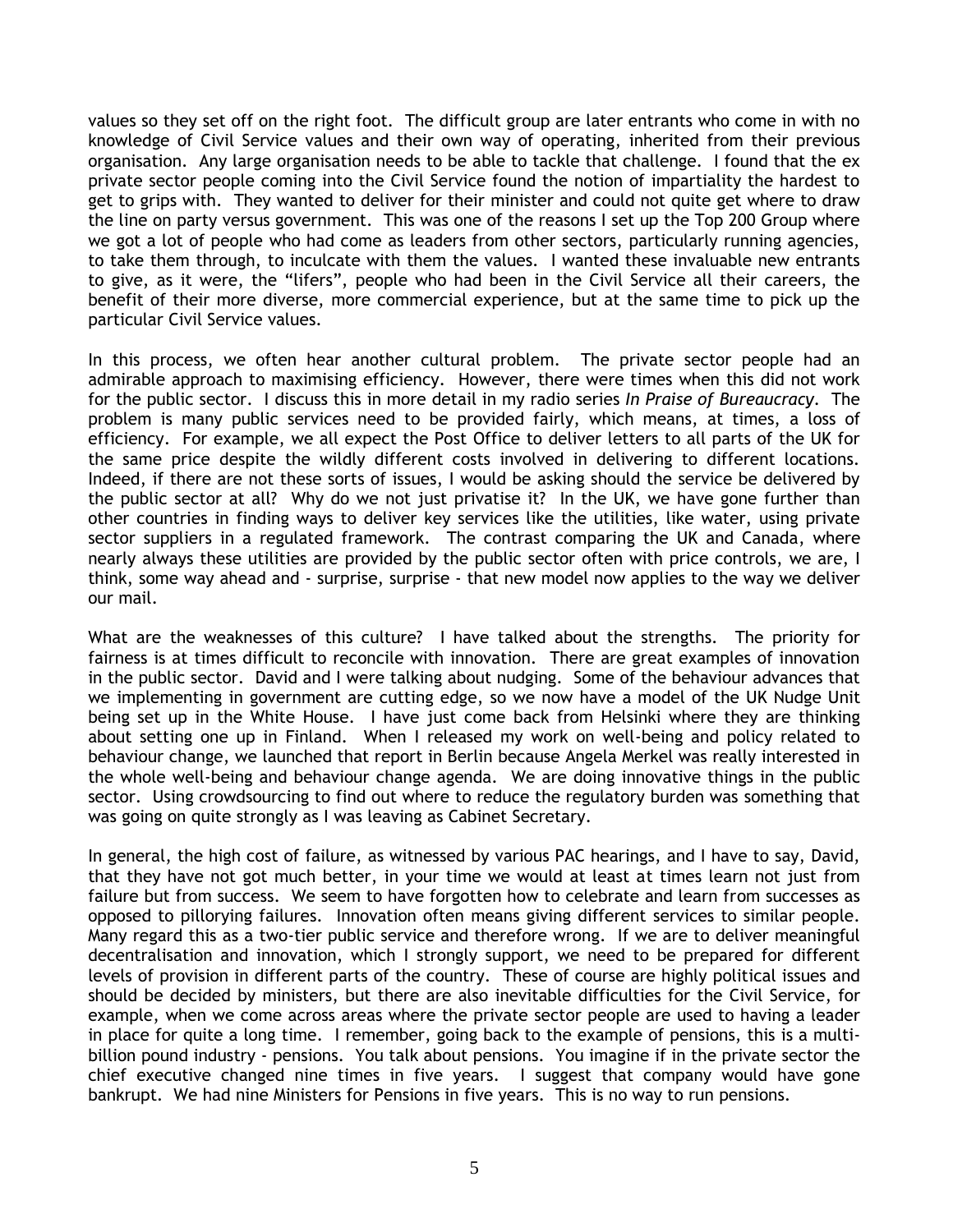I will come back to the lessons and I will try and bring it together when I have contrasted what I say about the Civil Service with banking. Let me turn to banking. There is little dispute that the UK banking industry has enormous reputation problems. Three-quarters of people believe banking has a bad reputation, only one in five trust bankers to tell the true and politicians in general know that attacking bankers is popular. This is hardly surprising given the scale of the financial crisis. UK banks were seen as being involved in casino banking with the risks underwritten by UK taxpayers. Yet, paradoxically, people say they trust their bank, and when it comes to where they put their money, they put their money with their bank. Trust is interesting in terms of what people say. As an economist, I am much more interested in what people do. What they do is they leave their money in. Question mark - what are the alternatives? I am now advising TD Bank, Toronto-Dominion, the second largest Canadian bank, and I was attracted to it by its values and culture. Its business model - and here I will quote the CEO Ed Clark's words: "Old-fashioned banking focusing on the customer's wants and needs; building long-term relationships; earning their trust and then their business. At the end of the day it is about creating value in the real economy." I have not heard that kind of quote in the UK.

How could such a bank survive through the global financial crisis and the competitive era of global banking? First they decided long before the crisis to get out of the structured credit derivatives business. They were the only bank in Canada not to sell structured asset-backed commercial paper. They refused to do sub-prime mortgage lending when they entered the US. They turned their securities dealer into what we would now call a 'Volker dealer', focusing on adding value to their clients, not treating them as counter-parties to proprietary trade. This demonstrates one important lesson. Just because "everybody else is doing it", does not mean it is right. You need some basic rules like - and this is a classic of Ed Clark's: would I recommend this product to a member of my family? You need leaders who have the right values and will apply their values to assessing everything that is going on in their area of business. As Adam Smith put it, it is a quote from the *Theory of Moral Sentiments*, my favourite book by him:

"Every faculty in one man is the measure by which he judges the like of another. I judge of your sight by my sight, of your ear by my ear, of your reason by my reason, of your resentment by my resentment, of your love by my love. I neither have, nor can have, any other way of judging about them."

The point of that quote is that we judge people by our own standards. If our leaders are judging their organisations and their staff by their own standards and their own standards are very low, then you are never going to get anywhere.

What did TD's decisions mean? It meant foregoing short-term profit to avoid future risks and to protect clients and customers, and they did indeed adversely affect their share price in the shortterm. Instead they concentrated on being seen as the most convenient bank with the best service, and to deliver this they focused on culture, having highly motivated employees who believe in this vision. They worked hard at diversity. Over a third of their leadership positions are held by women. They found ways to support local communities and to celebrate, most of all, the awards they got for customer service, the JD Power awards, which ever since the beginning they have won. When I go to other businesses they celebrate their profits.

I can verify that they really live this culture. I have been there many times, but you might be wondering so how much does this cost them? Since 2002, they have delivered total shareholder return of over 15% per annum, well above their Canadian peers and more than five times higher than their US peers, so it is perfectly possible to be a customer-focused bank with strong values and be highly successful. I will let you in the audience work out what the shareholder return on holding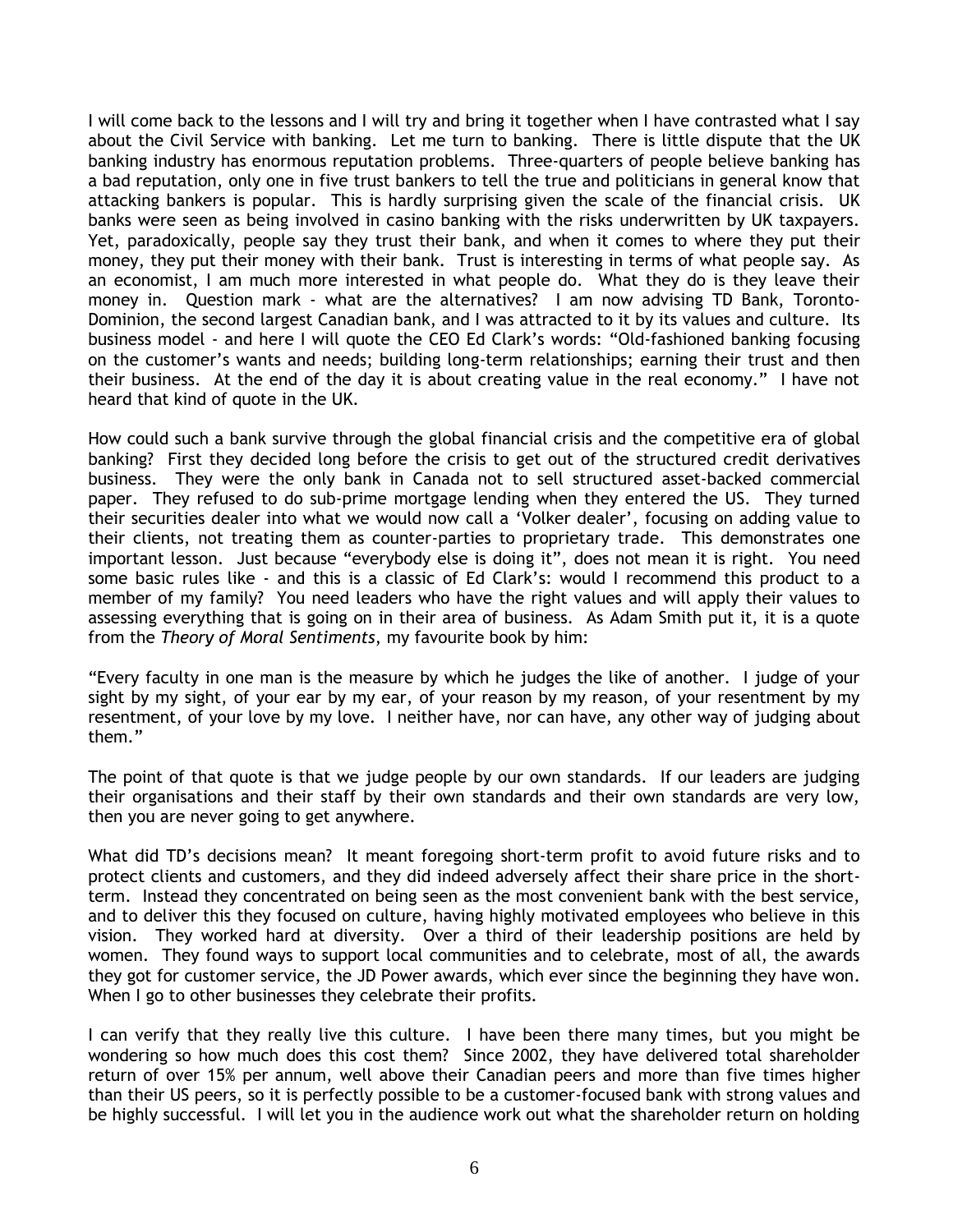UK banks' shares would be. Slightly depressing!

All banks are facing a new challenge of how to ensure, as they move into the new technological era, that these benefits can accrue to customers, but they do not dehumanise relationships. As more and more customers bank primarily on-line and cease to visit their branches, the challenge is to maintain personal contact. It can be done. The UK bank with the highest reported satisfaction with service is First Direct, which has no branches at all.

The good news is that UK banks recognise the problems and are determined to tackle them. Douglas Flint, the Chairman of HSBC, recently explained:

"The greatest opportunity for improvement will come from defining, teaching, rewarding and enforcing values in terms of behaviours. This process will be underpinned by regulation, but the hope is that it will be achieved by self-regulation."

Lord Sharkey and I were talking about this beforehand. Excellent words - we need to see the actions back up the words.

This brings me to the proposed Banking Standards Review Body. This will be an independent body, financed by the industry, which will have the job of promoting high standards of behaviour and competence. "Independent financed by the industry". That reminds me of, going back to my press days, the Press Complaints Commission. The Banking Standards Review Board has a tough job. "Self-regulation financed by the industry" has for various reasons got a bad name.

The proposed composition of the new body, the BSRB, is a big step in the right direction. Indeed, Richard Lambert's report is commendable in terms of its aspirations. The question is can his exciting vision, as he sets it out, be achieved? The steps taken by Barclays under Sir David Walker's wise leadership are also big steps in the right direction. Commissioning the Salz Review was a brave step and will allow everybody to see if its recommendations are implemented. They are also adopting some of the devices I listed above and are trying, with others, to establish professional standards in banking. Similarly, Lloyds and Santander, as well as many of the new challenger banks, are emphasising customer service as the key to success in retail banking. If you want to know what a TD branch looks like in Canada, without going to Canada, go into a Metro branch. They have stolen a lot of TD's ideas - penny arcades and all the rest of it. However, one could argue that TD stole some of its idea from a bank called Commerce Bank in the United States which was set up by someone who is now setting up Metro Bank. So the best things come through whatever.

One of the difficult issues for the banks and the FCA is getting the balance right between encouraging competition without establishing a world where competitive pressures lead to misselling. This is made more complex by the nature of the banking business. The truth is that we, the Great British public, are not very good at making financial decisions. For example, people buy annuities that are not best for themselves. In the days when they were forced to, which will soon be behind us, people did not look around and they ended up buying ones that were a bad buy, staying too much with the incumbent. I applaud the Chancellor's move to free up the decision of how to spend your pension savings, but consumers will need help to make the right choices. More generally, a deep understanding of the way that consumers make financial decisions and the possible behavioural biases is crucial for banks and their regulators. The FCA is clearly aware of this and looks to me to be slightly ahead of other regulators around the world in engaging with banks to come up with solutions that benefit customers. But the regulator has a very difficult job in a world where customers may not know what is in their best interests. Rightly, customers might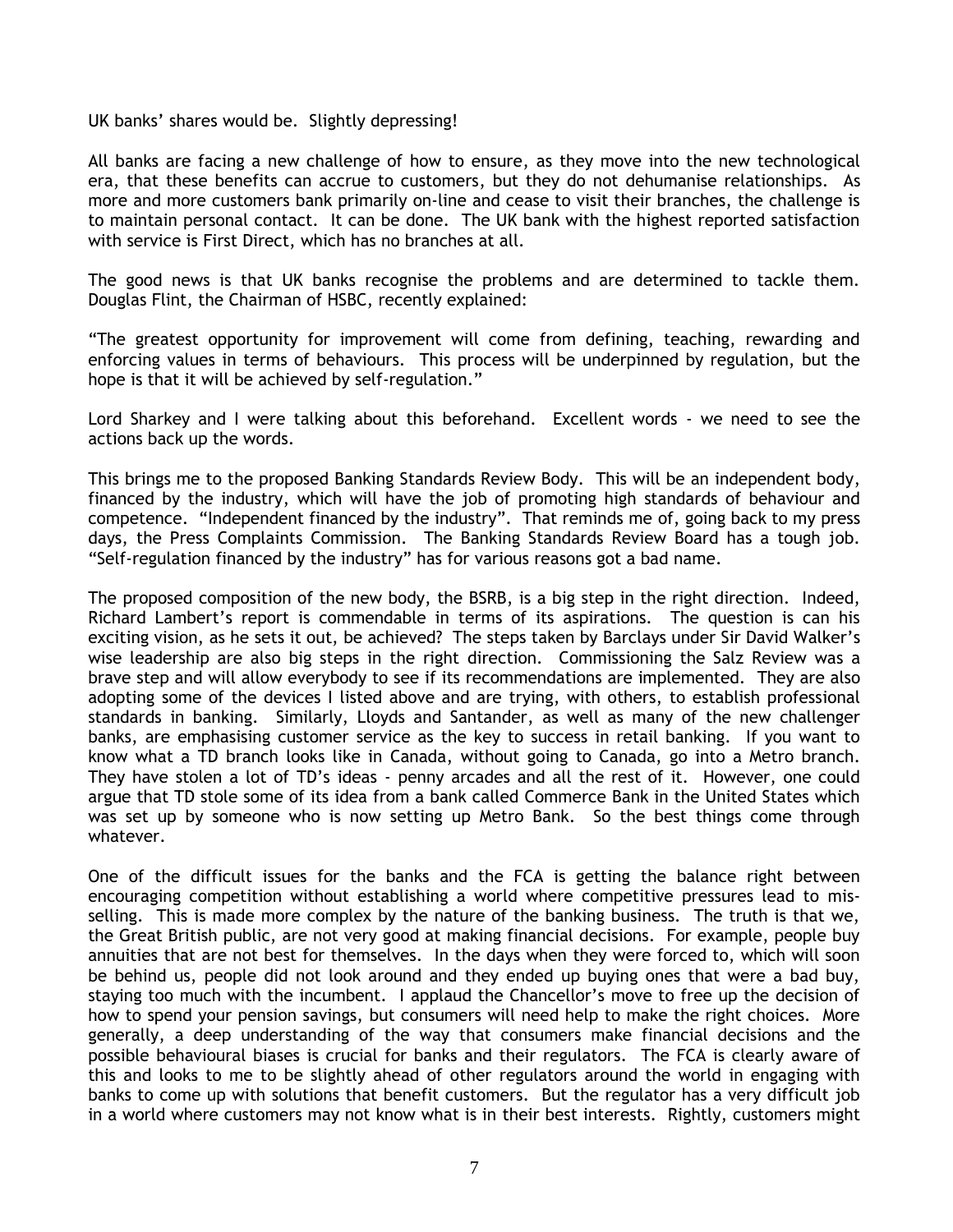not wish to spend a lot valuable time thinking through complex options. If you think about where should I put my ISA, and you are determined to have a cash ISA, you are not going to spend an enormous amount of time on 1% versus 1.5%. These are small numbers. When you look at it behaviorally, people are used to very large numbers. They are used to 50% off. When you look at 1% versus 1.5%, it looks like very small numbers. You do need to understand the behaviourial stuff. I think that hugely important for the whole of public services and hugely important in banking.

There are some difficult ethical issues there. I wrote a piece in the *Sunday Times* on 27 April on the ethnics of nudging. I will not repeat that here, because I am running out of time, but anyone who is interested in that can go to that.

Let me come to conclusions regarding banking culture and bringing together the private and public sectors. First of all, recent developments have highlighted a need for a change in the culture of UK banking. I think we can learn a lot from looking at banks around the world, particularly banks like TD.

Secondly, banks can operate with strong consumer-focused values and be commercially successful.

Thirdly, banking is very unusual in many respects, particularly because customers can make decisions that are not in their own long-run interests. This requires banks and the regulators to understand what is driving consumers' decision-making.

Fourthly, try our codes, search for Official Secrets Act equivalents to remind bankers of professional obligations.

Fifthly, find ways to inculcate values into outsiders brought in from elsewhere, eg if you bring in US investment bankers.

Sixthly, having strong values creates a virtuous circle. The thing about TD is they make a big thing of their values. When you are hiring people, people think "I quite like those values", so then you have got this virtuous circle, where it is not hard to get the staff to have the values because that is what attracted them in the first place. This is the whole Civil Service thing. When we advertise the fast stream, we talk about values, and thereby you get the right people in so they have got them in the first place or they are very keen to have them. It is a virtuous circle, and I think that is hugely demonstrated, for example, in the private sector as well. My work at Frontier Economics, we sell to economics graduates the fact that we are an organisation that ploughs all of its profits back into the staff, and we have a very low profit line as a result, but we are very commercially successful and have been growing at 15% for 15 years. The reason we do that is that we advertise these facts and we advertise the fact that as an institution we put money aside for charity and we get staff to vote on which charities they would like to put it to. There are lots of things on remuneration that the banks could learn from that sort of area.

I remember talking to a very good friend who worked for a very big and successful investment bank, and I said, "Why do you guys always want these big bonuses?" He said, "That is our measure of success. That is how we tell whether we are doing well, whether we are valued and loved by the bank is the size of our bonus". When you think about it - and my well-being work shows this - being poor, yes, is pretty miserable but once you get to a certain level, those extra pounds do not add that much. There is a thing called the Law of Diminishing Margins in terms of income and, believe it or not, all the evidence backs it up. So why have we got into this world of ever-growing problems with bonuses? I would say let us think creatively how we could work. A lot of people take this money and then give it to charity. We can think creatively about that. It of course a